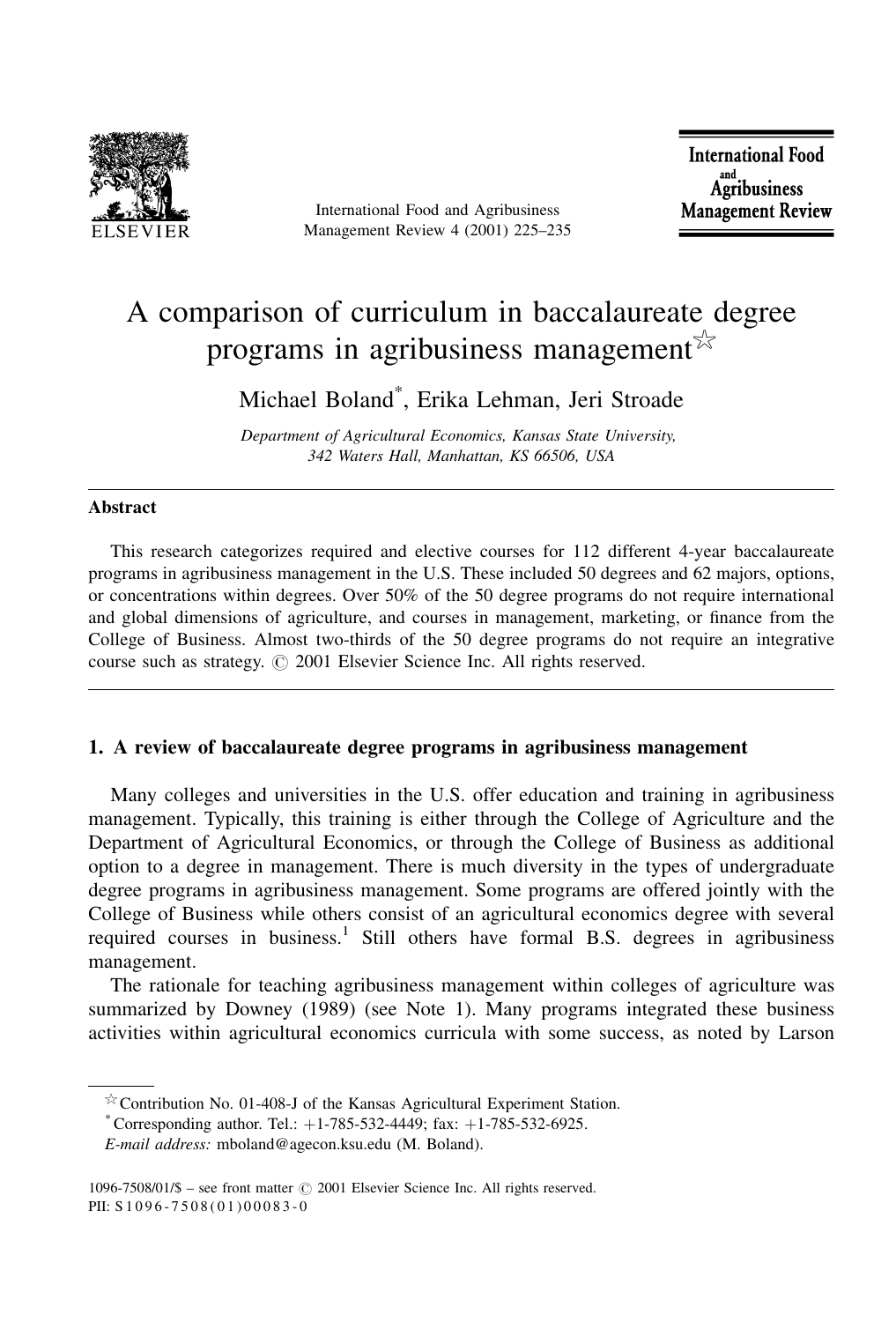(1996) and Burbink, Marquardt, and Conklin (2000). However, no study has compared land grant and non-land grant universities that offer baccalaureate programs in agribusiness management.

The purpose of this study was to compare curricula and program requirements from a diverse group of colleges and universities offering agribusiness management degrees or as an area of specialization. We found 115 different 4-year baccalaureate programs in agribusiness management in the U.S. These programs include formal degrees, options, majors, and specializations. Marketing, management, and other course requirements and electives for B.S. degrees in agribusiness management are compared against similar requirements for B.S. degrees in agriculture that have a major or option in agribusiness management.

#### 2. The need for agribusiness degree programs

## 2.1. Food and agribusiness managers require unique skills

Sonka and Hudson (1989) identified five factors that separate agribusiness from other industries. These were: "(1) the unique cultural, institutional, and political aspects of food, domestically and internationally; (2) the uncertainty arising from the underlying biologic basis of crop and livestock production; (3) the alternative goals and forms of political intervention across subsectors and between nations in an increasingly global industry; (4) institutional arrangements that place significant portions of the technology development process in the public sector; and  $(5)$  the differing competitive structures existing within and among the subsectors of the food and agribusiness sector".

Managers desire undergraduate students who have skills in management as related to agriculture. More than 500 agribusiness managers responded to Schneider and Litzenberg's (1989) survey on skills needed by undergraduates in agribusiness management. The need for more training in human relations, communication, general business finance, general business management, salesmanship, agribusiness finance, international marketing, and agribusiness marketing was cited by 45% or more of the respondents. Global competition, long-range planning coordination (i.e., business strategy), information technology, communication development, integration of technical and business skills, domestic agriculture policies, changing consumer tastes and preferences, new-product development and packaging, and global food and agriculture policies were ranked 3.3 or higher on a 5-point scale (1 equaled not important and 5 equaled important). Many, but not all, of these skills can be obtained within colleges of business. At least 13 studies with similar findings have been published in Agribusiness: An International Journal and the NACTA Journal.

# 2.2. Management is taught within the College of Business

Management education is taught in colleges of business. The American Assembly of Collegiate Schools of Business (AACSB, 1999) publishes standards by which accreditation will be awarded to business schools. In order to "provide an understanding of perspectives that form the context for business", degree program coverage should include: (1) ethical and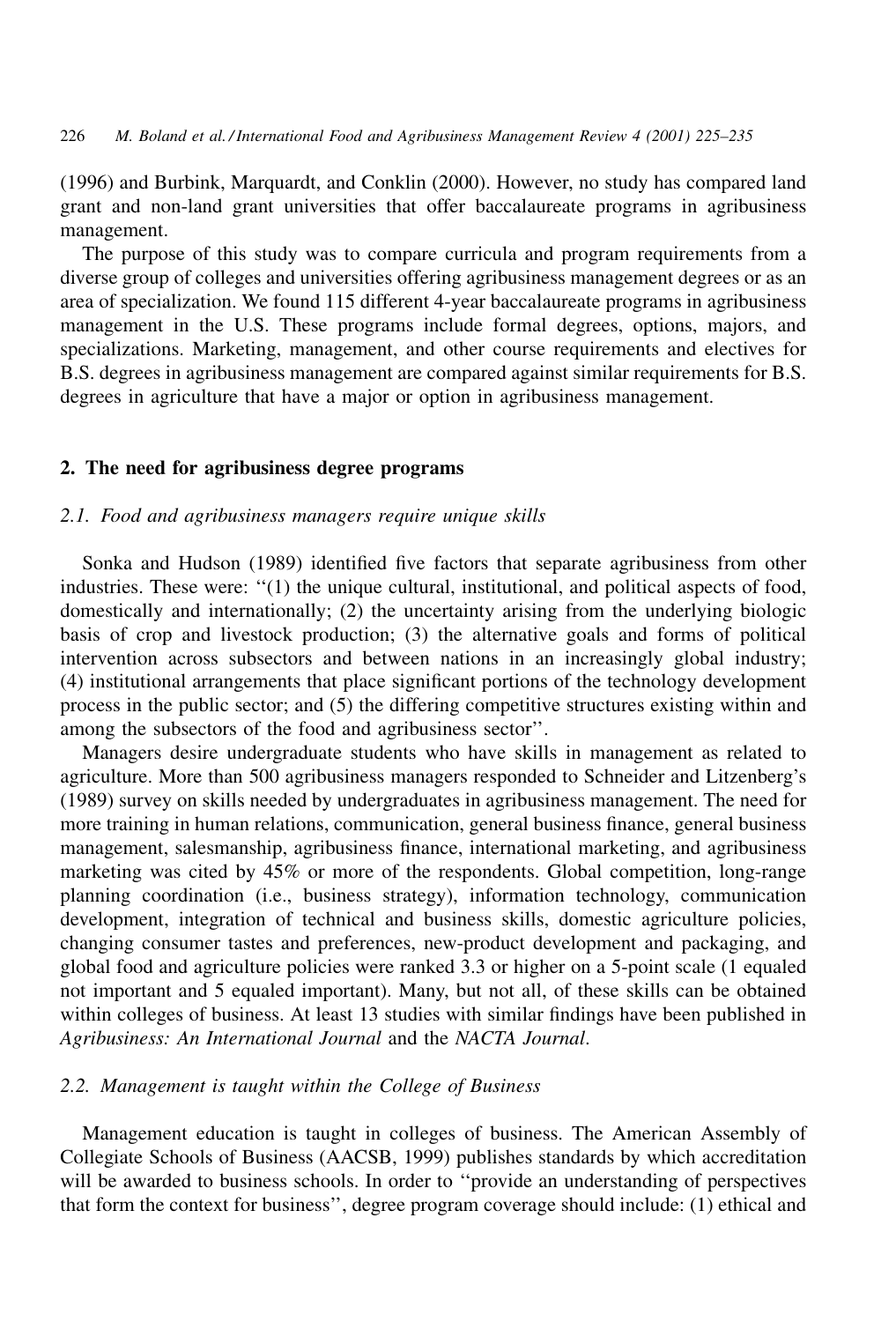global issues; (2) the influence of political, social, legal and regulatory, environmental and technological issues; and (3) the impact of demographic diversity on organizations.

Curriculum content of programs in AACSB accredited institutions provides primary understanding of the following subject areas: (1) accounting; (2) behavioral science; (3) economics; and (4) mathematics and statistics. Basic written and oral communication skills are also pertinent attributes of the programs. Core requirements for a typical accredited program in management consist of courses in managerial economics, business finance, management concepts, operations management, business strategy, marketing, human resource management, organizational behavior, quantitative methods, and business law. In addition, a policy-type course that relates management concepts to government, society, and global environment is also required. Thus, we would expect formal agribusiness management degree programs to include similar courses with applications that address the unique aspects of food and agriculture, as noted by Sonka and Hudson (1989).

## 3. Description of baccalaureate undergraduate agribusiness management programs

# 3.1. Programs

An extensive list of baccalaureate degree programs that provide students with training and education in agribusiness management was identified in March 2001. We used a U.S. Department of Agriculture Higher Education Programs database that had information on 1862, 1890, and 1994 land grant universities and non-land grant universities that offer baccalaureate programs in agricultural and forestry sciences. In addition, we did an extensive search of public and private colleges and universities by state to identify other programs. Consequently, we identified 115 programs with degrees or majors in agribusiness management.<sup>2</sup> We obtained programs of study, course catalogs, and other information on 112 of these programs. In many cases, these publications were available using the Internet. If these were not available on the Internet, then electronic and postal mail was used to obtain the necessary information. These are listed in the Appendix (information was not available for the other three programs).<sup>3</sup>

Information on each program was used to determine which were required or elective courses within the curriculum. Required courses were defined as being required for each degree while electives were courses that students could choose for an area of concentration or emphasis. Electives were considered electives in the degree curriculum rather than general electives across any subject category. Where possible, textbook choice, syllabi, and course description were used to help categorize the courses. Approximately  $60\%$  of the courses were identified using textbook and syllabi information.

Of these 112 programs, 50 offered formal degrees in agribusiness management. There were 34 B.S. or B.A. degrees in agribusiness or agricultural business; 7 B.S. degrees in agribusiness or food management; 6 B.S. degrees in agricultural or food business management or marketing; and 2 B.A. programs in business administration. These 50 programs were defined as B.S. degrees in agribusiness management (BSABM). There were six programs that have BSABM degrees offered jointly with the College of Business.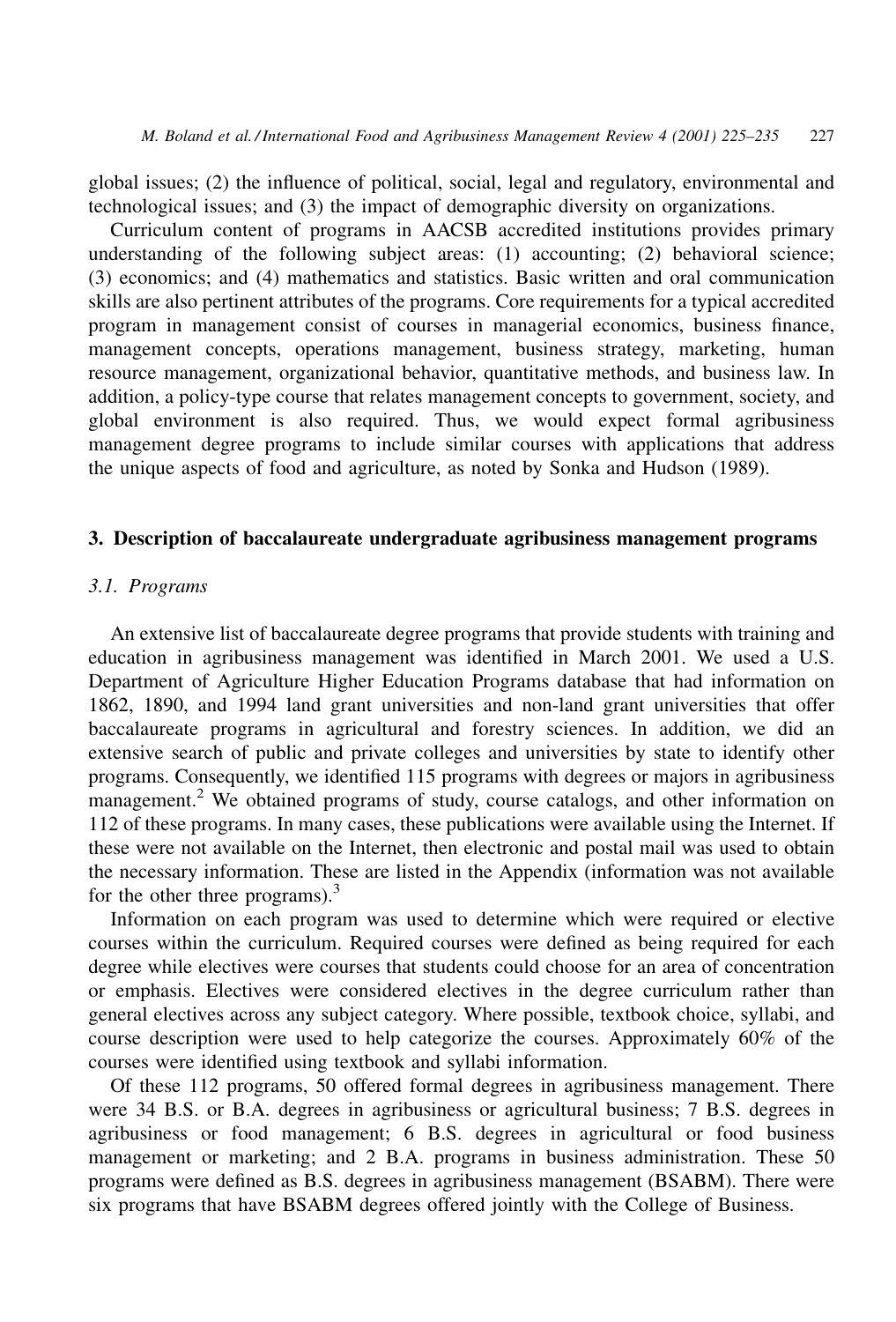The remaining 62 programs offered degrees in various areas with agribusiness majors, options, or specializations within another degree. A B.S. degree in agriculture comprised 42 of these programs. Seven programs had B.S. degrees in agricultural and/or applied economics. Six degrees had the words agricultural, food, and/or resource economics in their degree title. There were also B.S. degrees in agricultural science; agricultural, food, and life sciences; applied economics and business management; environmental and business economics; and managerial economics. These 62 degrees were defined as B.S. degrees in agriculture with an agribusiness major or concentration in agribusiness (BSA).

#### 4. Classification of courses

For purposes of comparison, the courses were separated into three categories: marketing, management, and others. Marketing courses included agricultural marketing, agribusiness or food marketing, futures, price analysis, international agricultural marketing, cooperatives, sales or selling, business marketing, and marketing management. Management courses included agribusiness management, farm management, agricultural finance, strategy, business management, business finance, human resource management, and international business management. Finally, other courses that were examined included agricultural policy, production or managerial economics, agricultural law, and business law.<sup>4</sup>

## 4.1. Marketing courses

An agricultural marketing course was defined as a broad survey of agricultural marketing. Agribusiness or food marketing was defined as agricultural marketing with an emphasis on food distribution and management. Price analysis courses focus on how prices were derived with some statistical or regression analysis used in the course, which differentiated these from broad descriptive futures markets courses. International agricultural marketing included courses in international trade or global food marketing. Business marketing was defined as an introductory course in the College of Business on marketing principles while marketing management was an advanced marketing class that required business marketing as a prerequisite and focused on the management function of marketing.

Table 1 contains the percentage of BSABM and BSA in which these courses were required or elective. Agricultural marketing, business marketing, and food or agribusiness marketing were required by 67%, 55%, and 45% of the BSABM, respectively. With respect to BSA, the same courses were required by 87%, 33%, and 38%, respectively. Further analysis found that only four of the 112 programs did not require some type of agricultural, agribusiness or food marketing course and those four required business marketing. Marketing management was required by 20% of the BSABM compared to only 2% of the BSA.

Futures marketing and price analysis were required by 18% and 37%, respectively, for the BSABM, compared to 20% and 32% of the BSA. Twenty-nine percent of the BSA, had as a requirement or an elective a course in cooperatives and 47% of BSABM. A course in selling or sales was a required or elective course in 47% and 23% of BSABM and BSA, respectively. The percentage of BSABM and BSA that had a required or elective course in international agricultural marketing was 53% and 40%, respectively.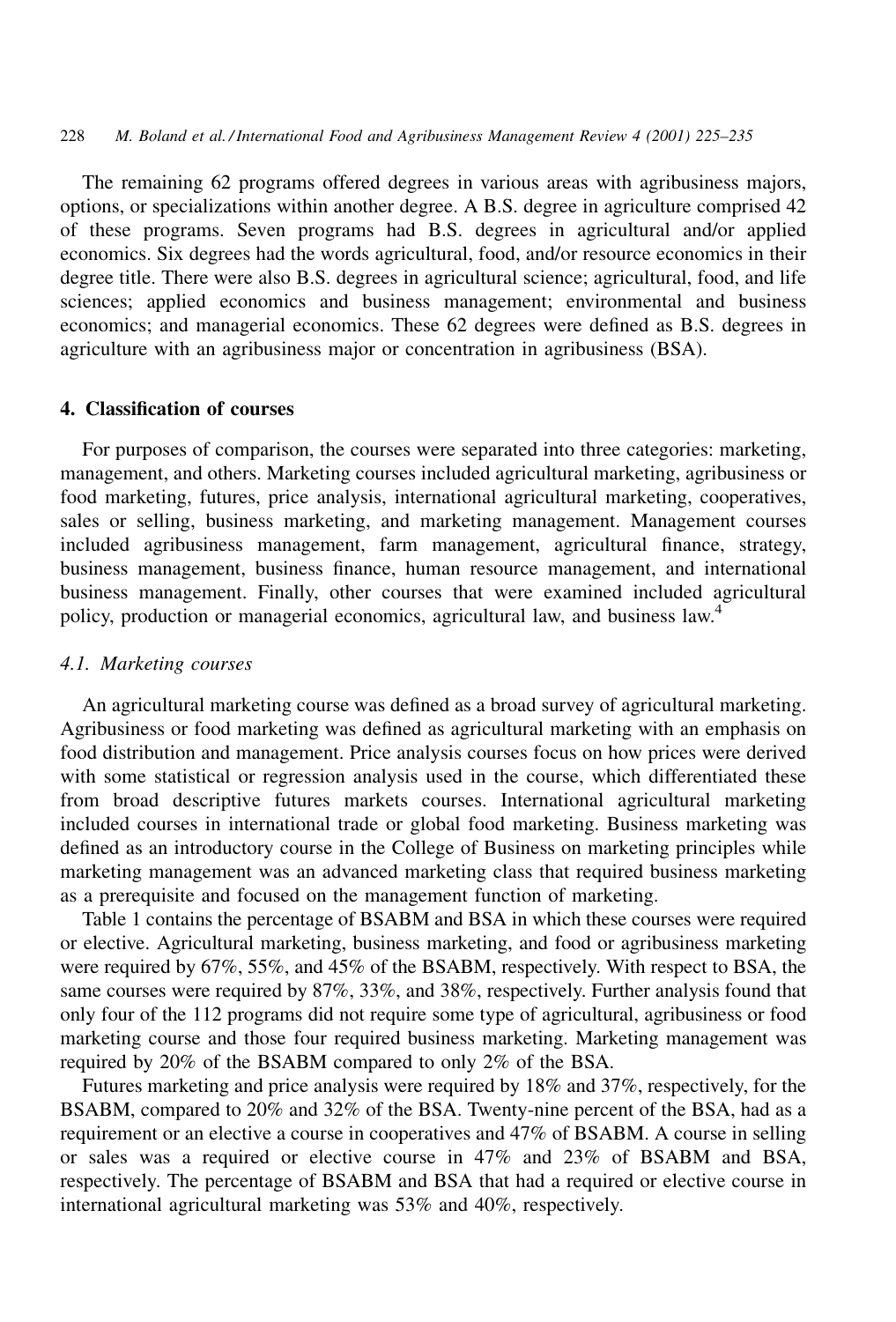Table 1

|                                                  |  |  |  |  |  |  | Percentage of required and elective courses in marketing for 50 B.S. degrees in agribusiness management |
|--------------------------------------------------|--|--|--|--|--|--|---------------------------------------------------------------------------------------------------------|
| (BSABM) and 62 B.S. degrees in agriculture (BSA) |  |  |  |  |  |  |                                                                                                         |

| Courses                                           | <b>BSABM</b> requirement<br>(BSA requirement) | <b>BSABM</b> elective<br>(BSA elective) |  |  |
|---------------------------------------------------|-----------------------------------------------|-----------------------------------------|--|--|
| Agricultural marketing <sup>a</sup>               | 67(87)                                        | 4(3)                                    |  |  |
| Agribusiness or food marketing <sup>a</sup>       | 45 (38)                                       | 8 (12)                                  |  |  |
| Futures marketing                                 | 18 (20)                                       | 29(28)                                  |  |  |
| Price analysis                                    | 37 (32)                                       | 20(23)                                  |  |  |
| International agricultural marketing <sup>b</sup> | 35 (28)                                       | 18 (12)                                 |  |  |
| Cooperatives                                      | 12(9)                                         | 35(20)                                  |  |  |
| <b>Sales</b>                                      | 25(8)                                         | 22(15)                                  |  |  |
| Business marketing <sup>c</sup>                   | 55 (33)                                       | 12(5)                                   |  |  |
| Marketing management <sup>d</sup>                 | 18(2)                                         | 16(15)                                  |  |  |

a Agricultural marketing was defined as a broad survey course in agricultural marketing while food marketing was defined as a course in food distribution or marketing with some emphasis on marketing management.

<sup>b</sup> Included trade or international food marketing but did not include agricultural development.

<sup>c</sup> Defined as an introductory survey course in business marketing.

<sup>d</sup> Defined as a course in marketing management that required a business marketing course as a prerequisite.

With the exception of one program, all 112 BSA and BSABM taught an agricultural marketing or food and agribusiness marketing course. In addition, almost half of both programs taught a separate course in futures marketing. Sales was more likely to be required in BSABM, but only 28 of the BSA and BSABM taught sales within the College of Agriculture. The remainder were taught within colleges of business.

#### 4.2. Management courses

Agribusiness management, business management, and farm management were required by  $77\%$ ,  $55\%$ , and  $34\%$  of the BSABM (Table 2). These percentages were  $72\%$ ,  $28\%$ , and 55% for BSA. The percentage of degree programs that required agricultural finance was 79% and 68% for BSABM and BSA, respectively. However, 47% of the BSABM required a course from the College of Business compared to only 15% of the BSA.

Business strategy was a required or elective course by 39% of the BSABM compared to 17% of the BSA. Similarly, human resource management was a required or elective course by 57% of the BSABM relative to 33% of the BSA. Finally, 43% of the BSABM had required or elective courses in international business management. Only 13% of the BSA had such a required or elective course.

# 4.3 Other courses

A course in agricultural policy was required by 57% of both BSABM and BSA (Table 3). Production or managerial economics was a required or elective course for 51% and 30% of the BSABM and BSA, respectively.<sup>5</sup> Agricultural or business law was a required course for 34% and 38% of BSABM compared to 25% and 35% of BSA.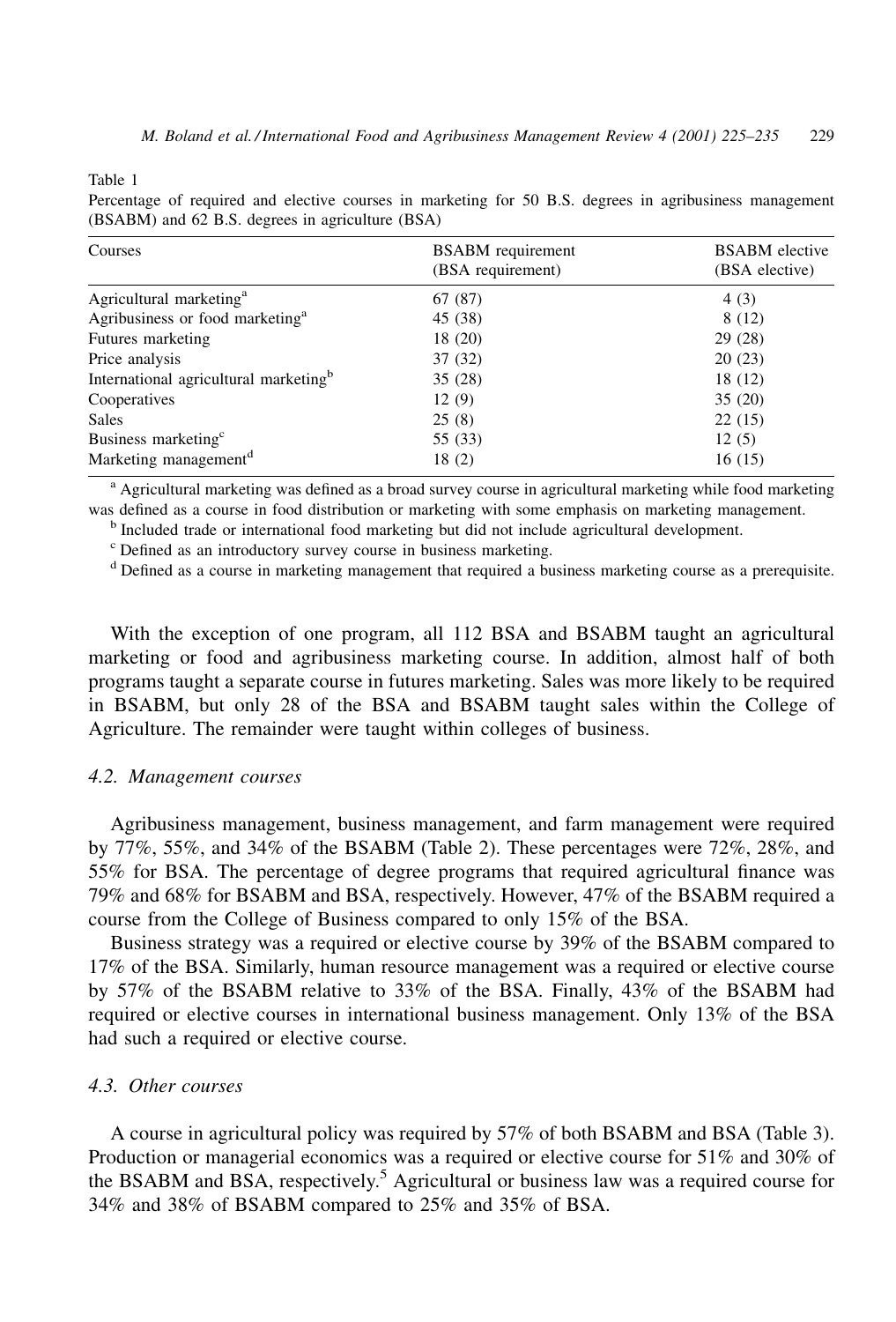Table 2

Percentage of required and elective courses in management for 50 B.S. degrees in agribusiness management (BSABM) and 62 B.S. degrees in agriculture (BSA)

| Courses                           | <b>BSABM</b> requirement<br>(BSA requirement) | <b>BSABM</b> elective<br>(BSA elective) |
|-----------------------------------|-----------------------------------------------|-----------------------------------------|
| Agribusiness management           | 77 (72)                                       | 17(8)                                   |
| Farm management                   | 34(55)                                        | 47 (17)                                 |
| Agricultural finance              | 79 (68)                                       | 15(12)                                  |
| Strategy                          | 27(15)                                        | 12(2)                                   |
| Business management               | 55 (28)                                       | 10(5)                                   |
| Business finance                  | 47 (15)                                       | 18(13)                                  |
| Human resource management         | 35(25)                                        | 22(8)                                   |
| International business management | 18(5)                                         | 25(8)                                   |

Table 3

Percentage of required and elective courses in non-marketing or non-management for 50 B.S. degrees in agribusiness management (BSABM) and 62 B.S. degrees in agriculture (BSA)

| Courses                            | <b>BSABM</b> requirement<br>(BSA requirement) | <b>BSABM</b> elective<br>(BSA elective) |  |  |
|------------------------------------|-----------------------------------------------|-----------------------------------------|--|--|
| Agricultural policy                | 57 (57)                                       | 30(18)                                  |  |  |
| Production or managerial economics | 30(27)                                        | 21(3)                                   |  |  |
| Agricultural law                   | 34(25)                                        | 30(15)                                  |  |  |
| Business law                       | 38 (35)                                       | 9(5)                                    |  |  |

## 5. Comparison of BSABM and BSA programs

# 5.1. Agricultural, business, and agribusiness or food marketing courses

A broad survey course in agricultural marketing was taught by 90% of the BSA programs (87% required it) relative to 71% of the BSABM programs (67% required it). Likewise, business marketing was a required course for 55% of the BSABM programs relative to 33% of the BSA programs. There were no significant differences between programs that taught a required or elective course in futures marketing, price analysis, and food and agribusiness marketing. These results suggest that some BSABM have likely substituted a business marketing course for an agricultural marketing course. In addition, marketing management was a required (elective) course for  $18\%$  (18) of the BSABM compared to only  $2\%$  (17) of BSA programs. This course had a prerequisite of business marketing. Thus, to improve agribusiness management student's skills in business marketing, BSABM required more business marketing courses.

#### 5.2. Management courses

Almost twice as many BSABM required a management course relative to BSA. A course in agribusiness management was required by over 70% of BSA and BSABM. However, more than half of the BSA programs required farm management compared to 34% of the BSABM. This suggests that BSABM may have substituted a business management course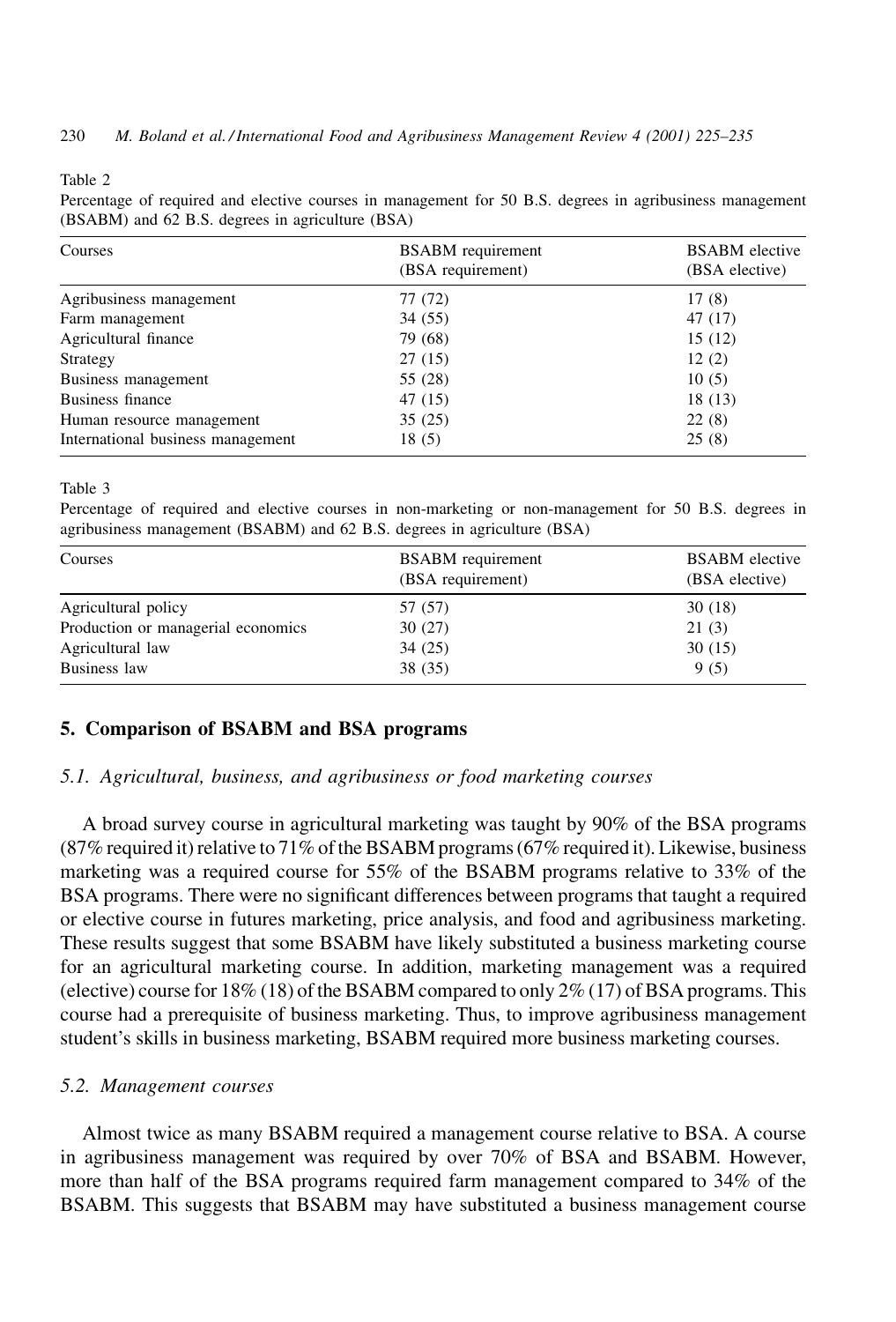for a farm management course. BSABM were three times as likely to require business finance compared to BSA programs  $(47\%$  to  $15\%)$ . This result suggests that business finance has likely replaced an agricultural economics elective within BSABM.

Strategy was usually taught as a senior level course due to its integration of different management concepts. This course was twice as likely to be a required or elective course in BSABM. Thirteen courses in strategy were taught within colleges of agriculture. All BSABM that offered a strategy course taught within the College of Agriculture required students to take the course. Only one BSA allowed students to take strategy as an elective. Thus, strategy courses offered within the College of Agriculture have likely been developed to provide integrative training and education in agribusiness management. Strategy is a required course in most AACSB accredited programs.

### 5.3. International courses

In addition, BSABM were more likely to have a required or elective course in international agricultural marketing relative to BSA. Most programs offered courses in trade, global food policy, or a related topic and this was more likely to be taken by BSABM students. International business management courses taught within the College of Business were four times as likely to be a required or elective course for BSABM students. Courses that explore the global and international nature of management are required in AACSB accredited programs.

#### 5.4. Courses unique to agriculture

Government policy regarding agriculture is unique and over half of the BSABM and BSA required such a course.<sup>6</sup> Agricultural finance and agricultural marketing were taught within 90% (80) and 71% (87) of the BSABM (BSA), respectively. In addition, agribusiness or food marketing was taught within 53% (50) of the BSABM (BSA), respectively. Futures markets, price analysis, and international agricultural marketing were also taught by approximately half of the BSA and BSABM. These results are not surprising in that these courses have topics unique to agriculture, as suggested by Sonka and Hudson (1989), and could easily be taught by agricultural economists (Robbins, 1988).

Law as applied to agriculture is also unique and 66% of the BSABM had a course requirement or elective in this topic compared to 40% of all BSA. Business law was required by over a third of both BSABM and BSA. In aggregate, 66% of the BSABM required law compared to 60% of the BSA. This result was somewhat surprising because law is an integral part of AACSB programs. A course in cooperatives was three times as likely to be required by BSABM. This was not surprising as cooperatives are a unique form of business organization most often found in agriculture.

# 5.5. Comparing BSABM with AACSB requirements and Schneider and Litzenberg survey results

Exposure to global and international aspects of management are inadequate in many programs despite their importance as recognized by the AACSB and in the study by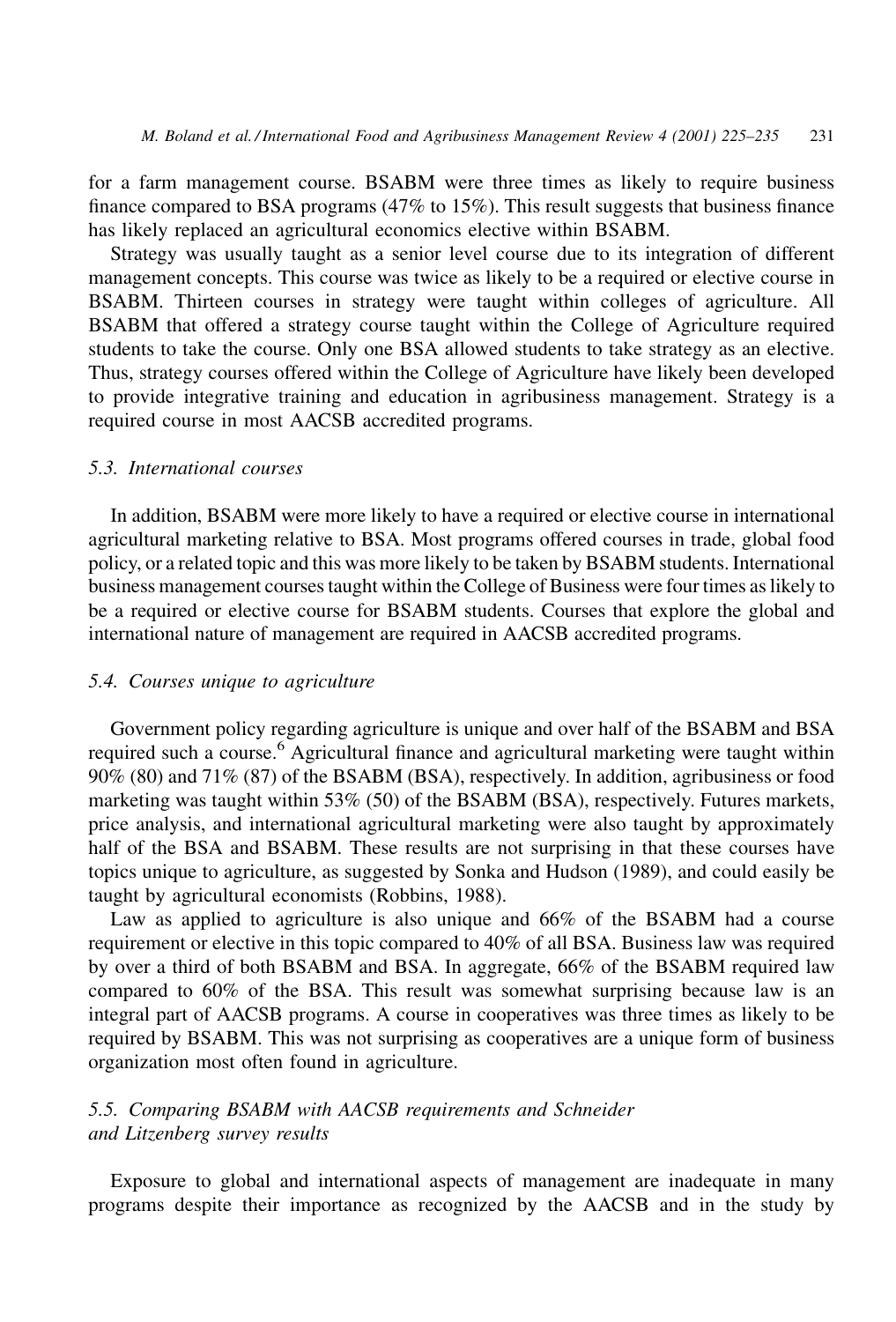Schneider and Litzenberg (1989). Approximately 50% (67) of all BSABM programs did not require international marketing (international business) course. Strategy is a course that integrates many management concepts. Such integration through a strategy course was highly ranked in the Schneider and Litzenberg (1989) study and is a requirement in AACSB. Yet 75% of the programs did not require such a course. Human resource management and business or agricultural law was another course that was not required by almost two-thirds of the BSABM. Approximately 50% of the BSABM did not have a business finance, management, or marketing requirement.

However, some programs do meet the AACSB criteria. These include Abilene Christian University, Arizona State University, California State Polytechnic University at Pomona, California State Polytechnic University at San Luis Obispo, Cornell University, Fort Lewis College, Illinois State University, Michigan State University, South Carolina State University, Tennessee State University, Texas A&M University, Texas Tech University, University of Nebraska at Lincoln, and University of Wisconsin at Madison. Not surprisingly, most of these programs are offered jointly with the College of Business.

Six other programs are missing one of the AACSB requirements (not including business or agricultural law). These are Alabama A&M University, Mississippi State University, University of Connecticut, University of Idaho, University of Minnesota at Crookston, and University of Nebraska at Kearney. It is interesting to note that eleven BSABM programs that have the word "management" in their degree name are missing two or more of the AACSB requirements.

#### 5.6. Limitations of the study

Obviously the political economy of a department and university helps dictate whether colleges of agriculture offer a BSABM or BSA. The relative size of a university or college and its resource base has an impact on the number of courses that are taught within a program. In smaller programs, it may be difficult to substitute more management courses for other agricultural economics courses. In addition, some departments may not have faculty resources to teach an integrative agribusiness management course such as strategy.

### 6. Summary

Many formal baccalaureate degrees in agribusiness management have been developed since the National Agribusiness Education Committee released its findings in 1989. In many cases, programs have begun to respond to Sonka's (1989) call for integration of economics and management and address the needs expressed by managers in the Schneider and Litzenberg survey. But many agribusiness management programs are still missing some key components. In particular, international and global dimensions of agriculture, an integrative management course such as strategy, agricultural or business law, and human resources are missing in many programs. The agribusiness management literature has found that these are important topics for students and should be an integral part of any agribusiness management degree. Curriculum is taught by faculty resources. Limited resources, an inability to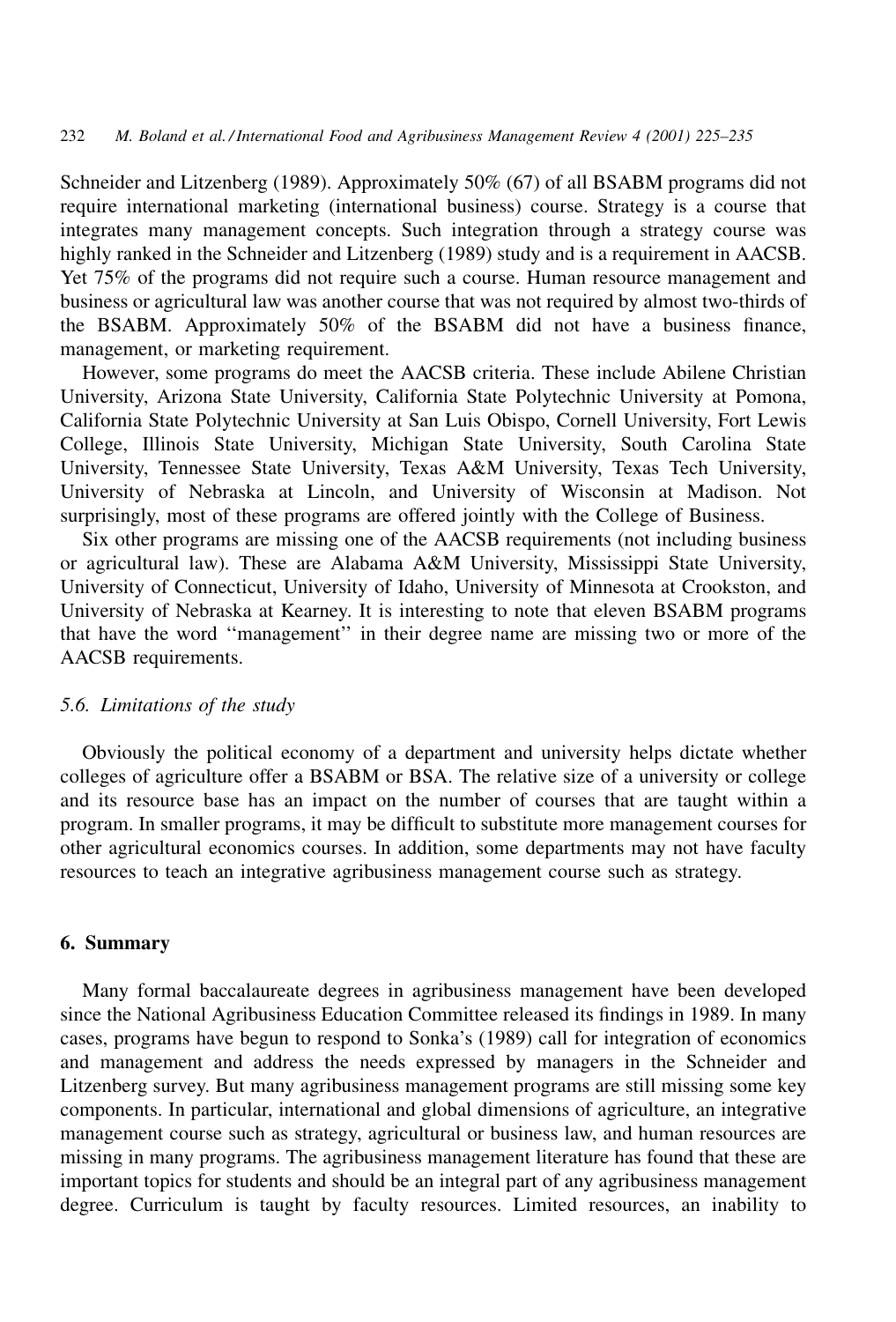reallocate resources, and lack of knowledge may be a limiting factor in those programs that have not adopted these topics.

# **Notes**

- 1. College of Agriculture is defined as colleges that encompass agricultural and other applied sciences.
- 2. It should also be noted that food marketing majors exist within several colleges of business (e.g., St. Joseph's University, Western Michigan University). However, these were not included in the 114 programs. There are programs that have B.S. degrees in other areas of management such as environment or resources (e.g., University of Alaska, University of California, University of Rhode Island) but these are not included in our data because of the focus on agribusiness management. Universities with only one or two courses in agribusiness management and no agricultural science courses (e.g., Tabor College) were not used in our data. Another 32 public and private universities taught a course in agricultural economics but did not have a formal program and were not included in the data.
- 3. The three universities from which we could not obtain information that had B.S. degrees in agribusiness management or B.S. degree in agriculture were Langston University, Lincoln University, and University of Louisiana Monroe.
- 4. Other courses were offered by both programs such as advanced agricultural finance, logistics or transportation and risk management. Because these were offered by less than five programs we did not choose to include them in our discussion. Courses in quantitative methods differed significantly across programs from econometrics to computer courses in quantitative tools. Given this variability, we chose not to categorize these courses. Calculus was required by almost  $80\%$  of both programs. Carnevale (1999) noted that calculus has replaced Latin as a means of teaching highlevel reasoning.
- 5. Many BSA require other theoretical economics courses in lieu of production economics. Thus, this percentage should not be construed to infer that BSABM require more economic theory courses relative to BSA.
- 6. Policy may be a course that becomes more international in focus as the importance of trade continues to develop and could resemble an international marketing course in the future. However, the overwhelming majority of existing policy courses emphasize a historical view of agricultural policy with little emphasis on trade or international marketing.

# **Appendix**

The 50 universities with a B.S. degree in agricultural management were Abilene Christian University, Alcorn State University, Arizona State University, Berea College, California State Polytechnic University at Pomona, California State Polytechnic University at San Luis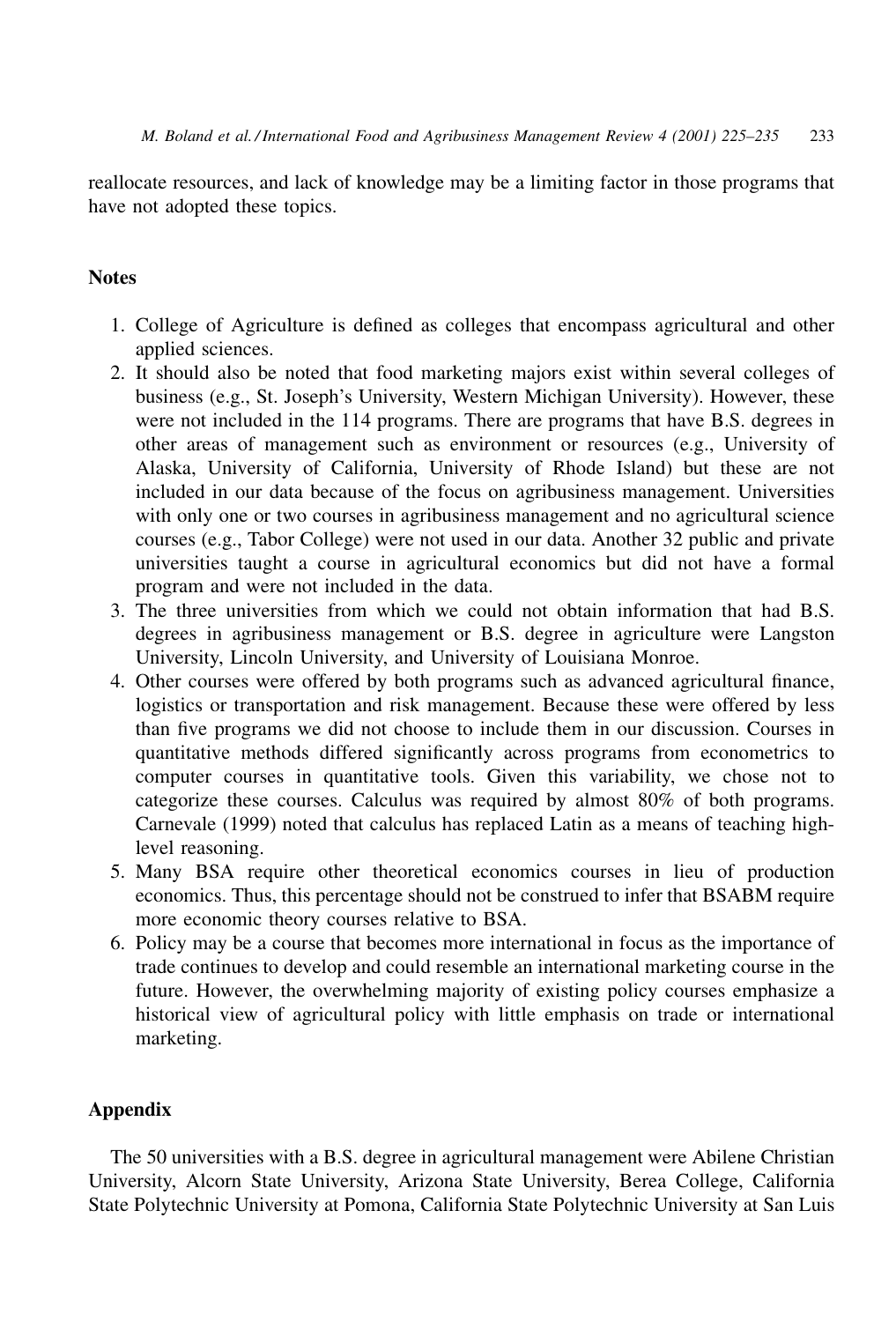Obispo, California State University at Chico, Colorado State University, Dickinson State University, Eastern Oregon University, Florida A&M University, Fort Lewis College, Iowa State University, Kansas State University, Louisiana State University, Louisiana Tech University, Michigan State University, Mississippi State University, Montana State University, Murray State University, Nicholls State University, North Carolina A&T State University, North Carolina State University, North Dakota State University, Oklahoma State University, Oregon State University, Pennsylvania State University, South Carolina State University, Southeast Missouri State University, Southern Arkansas University, Southern Illinois University at Carbondale, Southwest Missouri State University, Southwest State University, Tarleton University, Tennessee State University, Texas A&M University, Texas A&M University at Commerce, Texas Tech University, University of Delaware, University of Minnesota at Crookston, University of Minnesota, University of Missouri, University of Nebraska at Kearney, University of Nebraska at Lincoln, University of Wisconsin at Madison, University of Wisconsin at River Falls, University of Wyoming, Utah State University, Washington State University, and West Virginia University.

The 62 universities with a B.S. degree in agriculture were Alabama A&M University, Arkansas State University, Arkansas Tech, Auburn University, Austin Peay State University, Brigham Young University, California State University at Fresno, Cameron University, Central Missouri State University, Clemson University, Cornell University, Delaware State University, Eastern Kentucky University, Fort Hays State University, Fort Valley State University, Illinois State University, McNeese State University, Middle Tennessee State University, Morehead State University, New Mexico State University, Northwest Missouri State University, Northwest Oklahoma State University, Ohio State University, Oklahoma Panhandle State University, Prairie View A&M University, Purdue University, Rutgers University, Sam Houston State University, Southwest Texas State University, South Dakota State University, Stephen F. Austin State University, Sul Ross State University, Tennessee Technological University, Texas A&M at Kingsville, Truman State University, University of Arizona, University of Arkansas, University of Arkansas at Monticello, University of California at Davis, University of Connecticut, University of Florida, University of Georgia, University of Guam, University of Hawaii, University of Idaho, University of Illinois, University of Kentucky, University of Maine, University of Maryland, University of Maryland Eastern Shore, University of Massachusetts, University of Nebraska, University of Nevada, University of Southwestern Louisiana, University of Tennessee, University of Tennessee at Martin, University of Wisconsin at Platteville, Virginia Polytechnic Institute and State University, Virginia State University, West Texas A&M University, Western Illinois University, and Western Kentucky University.

#### **References**

AACSB: The International Association for Management Education (1999). Available: http://www.aacsb.edu. Burbink, T., Marquardt, R., & Conklin, B. (2000). An analysis of undergraduate food industry marketing/ management degrees offered by U.S. universities. In Proceedings of the IFAMA annual meetings (June 2000). Chicago, IL. Available: http://agecon.tamu.edu/iama/2000Congress/2000\_forum\_papers.htm.